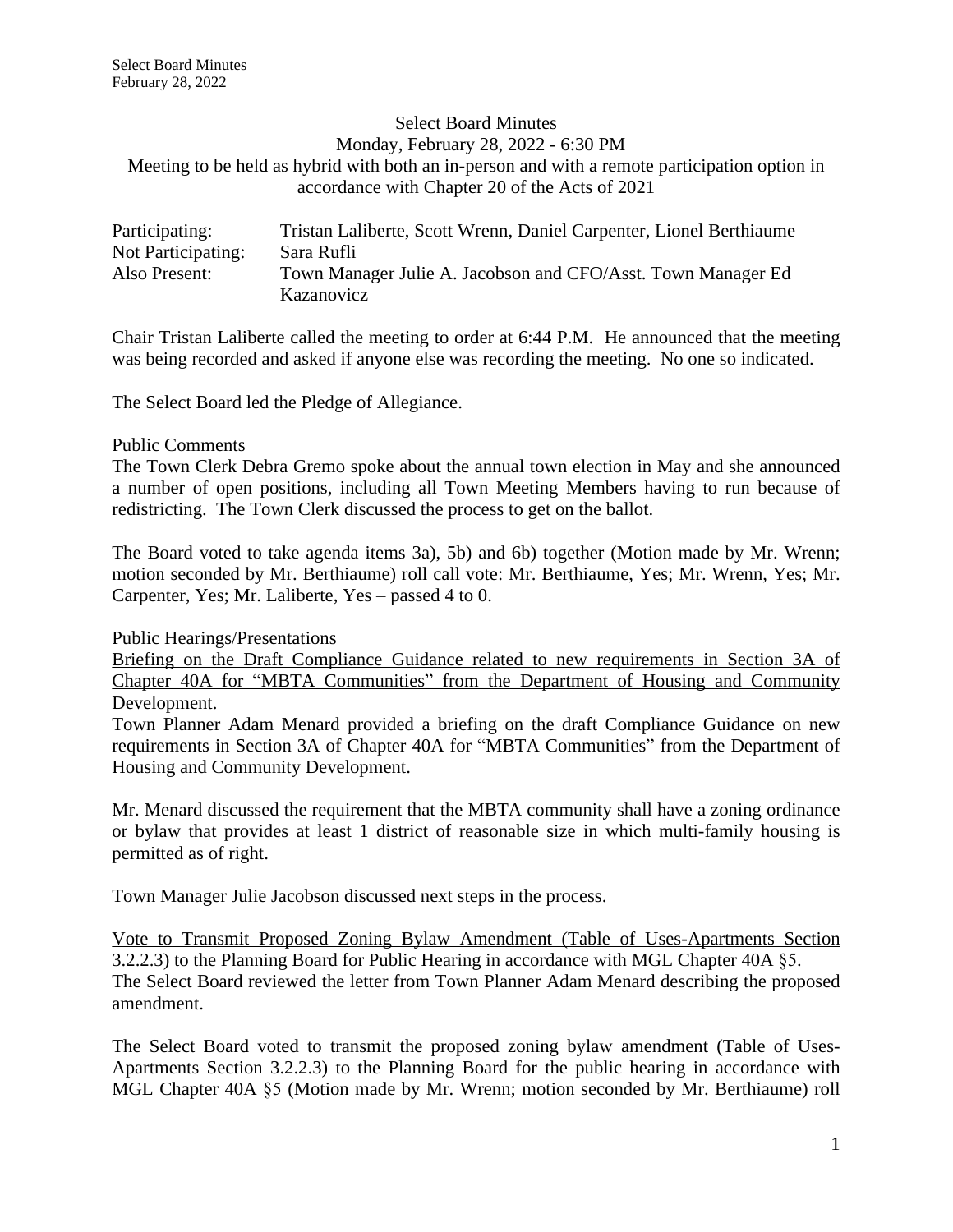call vote: Mr. Berthiaume, Yes; Mr. Carpenter, No; Mr. Wrenn, Yes; Mr. Laliberte, Yes – passed 3 to 1.

## Communications

Letter of Request for Water Street renaming to Veterans' Way

Town Manager Jacobson explained the letter from Sheila Conroy to rename a section of Water Street in Auburn that connects Oxford Street North to Southbridge Street to *Veterans' Way.* The Town Manager advised that the request has been forwarded to Town Counsel Robert Hennigan for an opinion on the process that needs to be followed relative to Ms. Conroy's request.

Mr. Wrenn made a motion to notify the Historical Commission about the request to rename a portion of Water Street. Mr. Berthiaume seconded the motion and the Board voted in favor by roll call: Mr. Berthiaume, Yes; Mr. Carpenter, Yes; Mr. Wrenn, Yes; Mr. Laliberte, Yes – passed 4 to 0.

#### Select Board General Items Common Victualer License and Hotel/Motel License–La Quinta Inn 446 Southbridge Street, Auburn MA.

Tonisha Parker, the General Manager, was present and explained the applications. She said that there would be no changes to the business operations.

The Select Board reviewed the license application documents for the licenses under the new ownership and comments/recommended conditions from the Development Coordinating Group (DCG) to be placed on the license.

- The applicant shall obtain all necessary permits and inspections from Town Departments, Boards and Commissions;
- The applicant shall obtain all necessary permits and inspections from the Board of Health;
- The applicant must remain up-to-date with all annual licenses and permits;
- The applicant shall obtain any necessary permits from the Building Department and review any applicable ADA requirements.

The Select Board voted to approve the Common Victualer License and Hotel/Motel License, provided that all applicable requirements of the state and town and any of its departments, boards and commissions have been fulfilled. Said licenses are subject to all the conditions stated upon them. Failure to comply with any and all the conditions shall invalidate the license and render it null and void and with the conditions of the DCG to be placed on the licenses (Motion made by Mr. Berthiaume; motion seconded by Mr. Wrenn) roll call vote: Mr. Berthiaume, Yes; Mr. Carpenter, Yes; Mr. Wrenn, Yes; Mr. Laliberte, Yes – passed 4 to 0.

# Gift Acceptances in Accordance with MGL Chapter 44, Section 53A

The Select Board voted to approve a gift acceptance with gratitude to the Fire/Rescue Department from Heather A. Iaderosa in the amount of \$300.00 for the Fire Department Gift Account (Motion made by Mr. Berthiaume; motion seconded by Mr. Carpenter) roll call vote: Mr. Berthiaume, Yes; Mr. Carpenter, Yes; Mr. Wrenn, Yes; Mr. Laliberte, Yes – passed 4 to 0.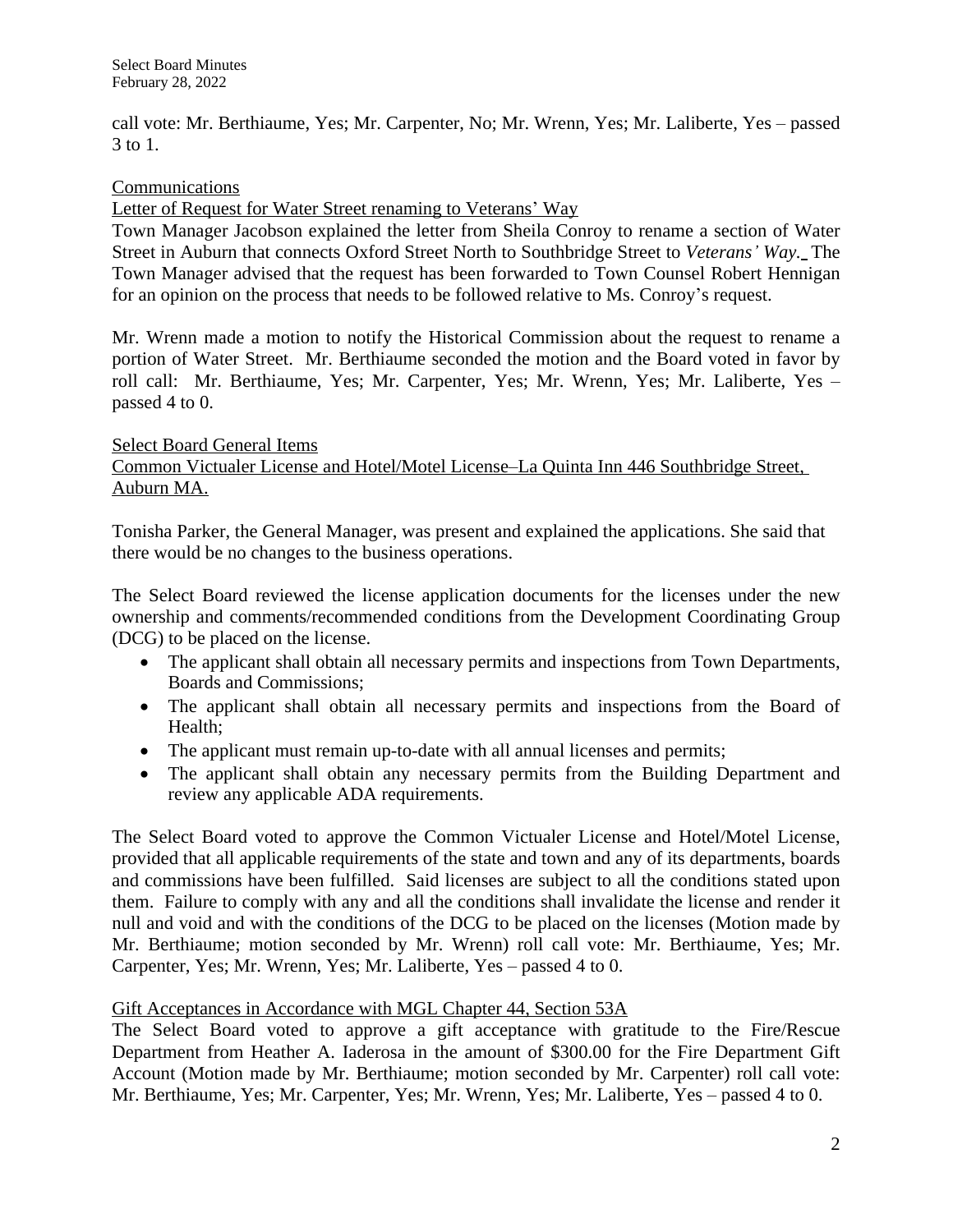Proclamations and Recognitions There were no items.

Town Manager Items Town Manager/CFO FY2023 Budget Town Manager Julie Jacobson gave an overview of the recommended FY2023 Budget.

CFO Ed Kazanovicz presented the FY2023 Budget recommended by the Town Manager and Chief Financial Officer. He said that it was based on the best projections at this time. There was discussion about budget priorities, revenues, expenditures and State aid estimates.

The Select Board voted to transmit the FY2023 Budget to the Finance Committee in accordance with Town Charter and Bylaws (Motion made by Mr. Wrenn; motion seconded by Mr. Berthiaume) roll call vote: Mr. Berthiaume, Yes; Mr. Carpenter, Yes; Mr. Wrenn, Yes; Mr. Laliberte,  $Yes - passed 4 to 0$ .

Briefing on the Draft Compliance Guidance related to new requirements in Section 3A of Chapter 40A for "MBTA Communities" from the Department of Housing and Community Development.

This item was presented at the beginning of the meeting.

Intermunicipal Agreement Between the Town of Oxford and the Town of Auburn for the Transportation of Wastewater.

Town Manager Julie Jacobson presented an overview of the agreement. DPW Director Joanna Paquin was present and she discussed the agreement and responded to questions posed by the Select Board members.

The Select Board voted to extend the current Intermunicipal Agreement between the Town of Oxford and the Town of Auburn for the Transportation of Wastewater for nine (9) months, March 1, 2022 to December 14, 2022 (Motion made by Mr. Berthiaume; motion seconded by Mr. Wrenn) roll call vote: Mr. Berthiaume, Yes; Mr. Carpenter, Yes; Mr. Wrenn, Yes; Mr. Laliberte, Yes – passed 4 to 0.

Board and Commission Training March 21, 2022 Ms. Jacobson announced the date for the Board and Commission Training on March 21, 2022.

Vote to Authorize the Town Manager to Apply for, Accept and Expend a Shared Streets Grant. The Board voted to authorize the Town Manager to apply for, to accept and expend a Shared Streets Grant (Motion made by Mr. Wrenn; motion seconded by Mr. Berthiaume) roll call vote: Mr. Berthiaume, Yes; Mr. Carpenter, Yes; Mr. Wrenn, Yes; Mr. Laliberte, Yes – passed 4 to 0.

Tabled Items There were no items.

Select Board Member Items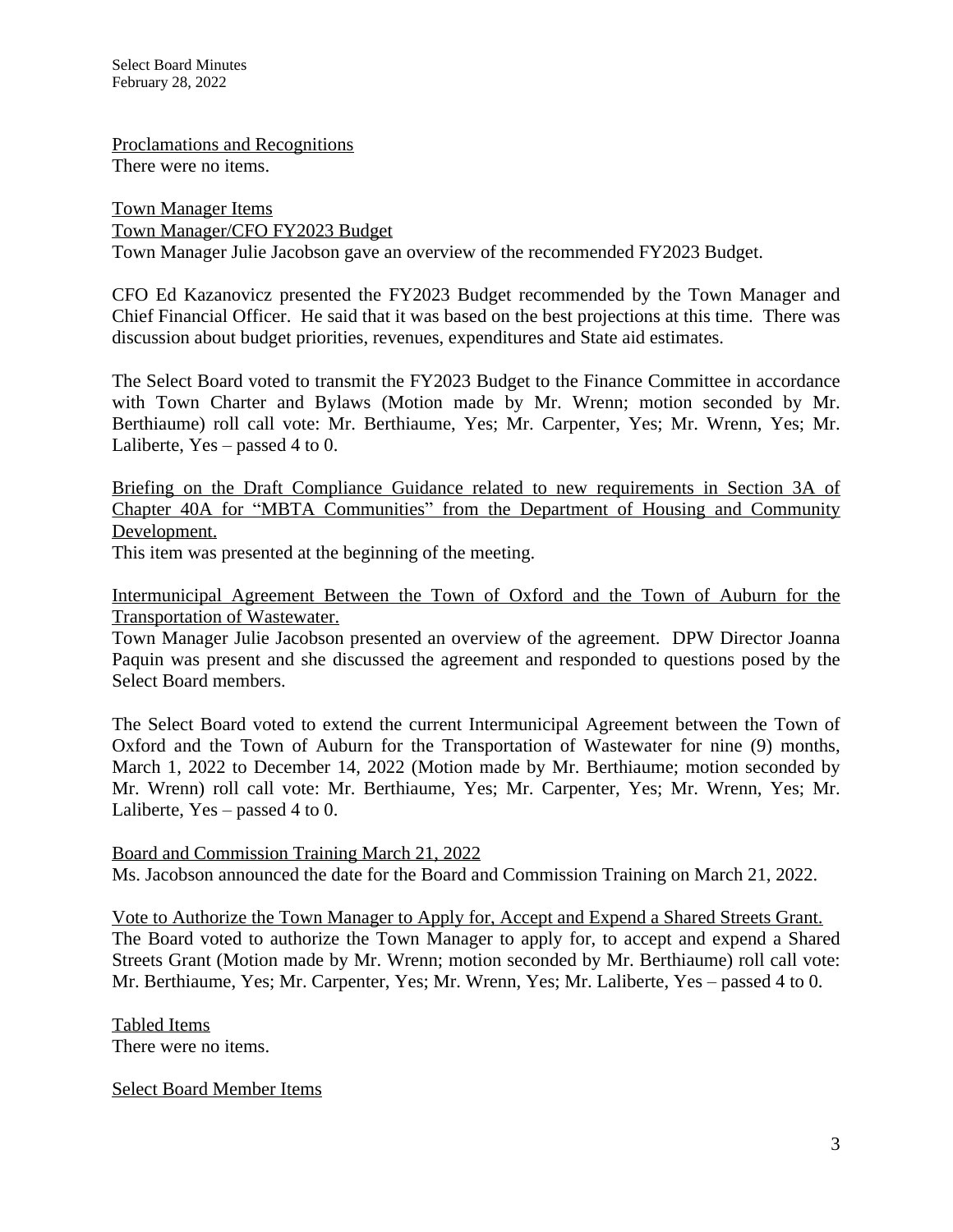Discussion of Proposed Registered Marijuana Dispensary (RMD) Bylaw Amendment – by Mr. Laliberte

Chair Laliberte discussed the proposed Registered Marijuana Dispensary (RMD) Bylaw Amendment.

The Select Board voted to put a place holder for the proposed amendment on the Annual Town Meeting Warrant and to send the draft proposed amendment to the Zoning Bylaw Review Committee and Planning Board for review (Motion made by Mr. Berthiaume; motion seconded by Mr. Wrenn) roll call vote: Mr. Berthiaume Yes; Mr. Wrenn, Yes; Mr. Laliberte, Yes – passed 3 to 0. Mr. Carpenter was no longer participating remotely.

Chair Laliberte asked if there were any corrections or omissions to the minutes of December 13, 2021. There being none, Mr. Laliberte accepted the minutes of December 13, 2021.

The meeting was adjourned at 8:14 P.M. (Motion made by Mr. Wrenn; motion seconded by Mr. Berthiaume) voted in favor roll call vote: Mr. Berthiaume Yes; Mr. Wrenn, Yes; Mr. Laliberte, Yes – passed 3 to 0.

| Submitted: | Sharon A. Kwiatkowski          |
|------------|--------------------------------|
|            | Adm. Assistant to Town Manager |

The following documents were part of the Select Board's Meeting of February 28, 2022 and are retained in the Executive Office of the Town Manager:

- February 28, 2022 Agenda
- Letter of Request from Sheila Conroy for Water Street renaming to Veterans' Way
- License application documents- Common Victualer License and Hotel/Motel License-La Quinta Inn 446 Southbridge Street, Auburn, MA.; Comments/recommendations from Development Coordinating Group (DCG) dated February 16, 2022
- Letter from Town Planner Adam Menard dated February 15, 2022 on Proposed Zoning Amendments to the Table of Uses – Apartments Section 3.2.2.3 for Select Board Vote to Transmit the Proposed Amendments to the Planning Board for Required Public Hearing per MGL Chapter 40A §5
- Gift Acceptance Form Fire/Rescue Department totaling \$300.00
- Town Manager/CFO Recommended FY2023 Budget
- Intermunicipal Agreement between the Town of Oxford and the Town of Auburn for the Transportation of Wastewater for Select Board to Extend the Agreement
- Notice of Town of Auburn Board and Commission Training on Monday March 21, 2022 at 6:00 PM
- Minutes of December 13, 2021